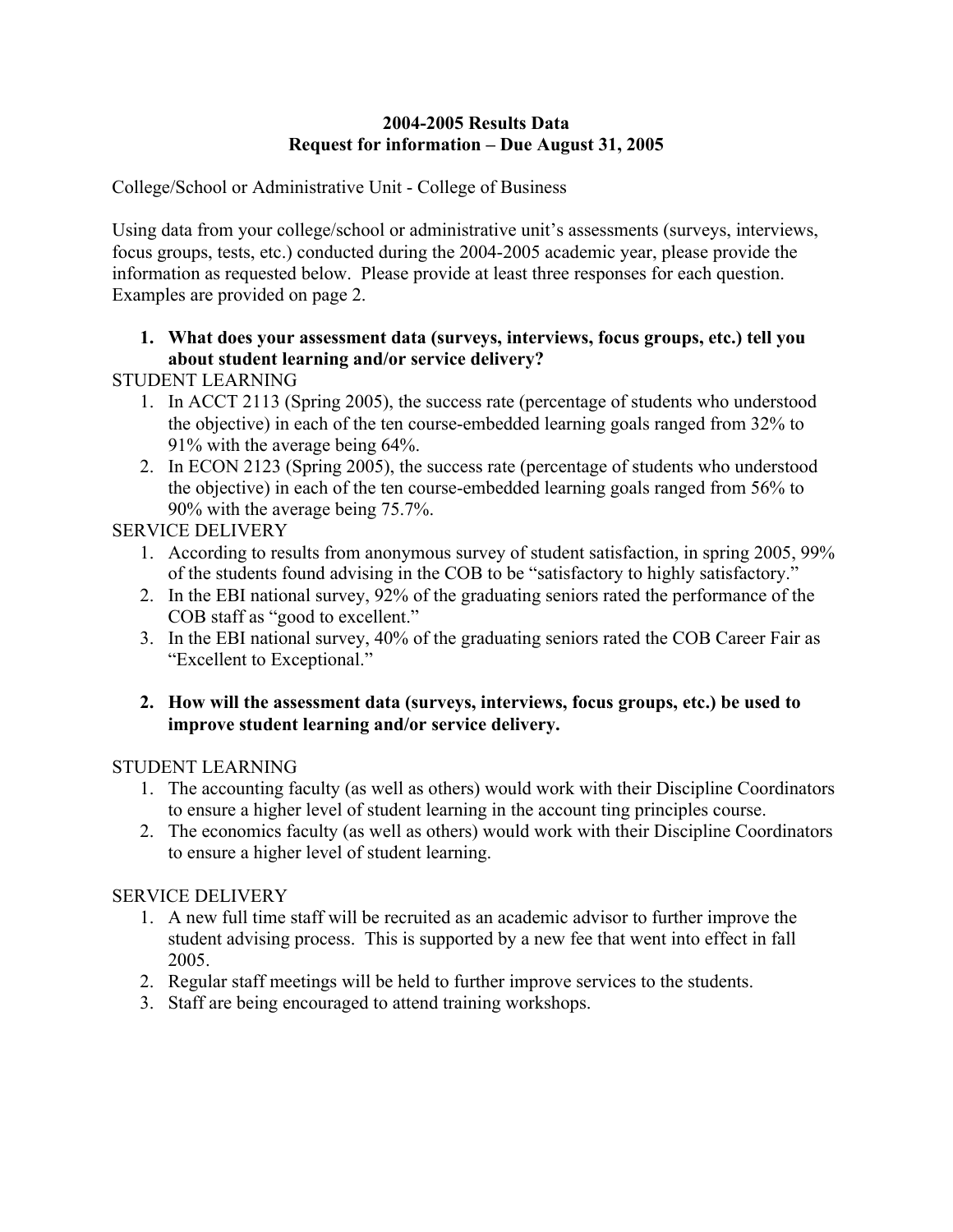### **2006-2007 Results Data Request for information – Due August 31, 2007**

College/School or Administrative Unit College of Business

Using data from your college/school or administrative unit's assessments (surveys, interviews, focus groups, tests, etc.) conducted during the 2006-2007 academic year, please provide the information as requested below. Complete for each objective and/or outcome. Examples are provided on page 2.

### **3. What does your assessment data (surveys, interviews, focus groups, etc.) tell you about student learning and/or service delivery?**

The ETS major field test in business is given to all graduating seniors (twice a year) in the capstone course in the COB. Although, not every graduating senior takes the test, the sample is fairly representative of the graduating seniors. The test is now online and is taken in a lab. The test results (mean per cent correct) from the previous four tests including the 2006-2007 period are shared below.

| Assessment       | <b>Mean Per Cent Correct</b> |               |      |               |
|------------------|------------------------------|---------------|------|---------------|
| <b>Indicator</b> |                              |               |      |               |
|                  | <b>Spring</b>                | <b>Spring</b> | Fall | <b>Spring</b> |
|                  | 2005                         | 2006          | 2006 | 2007          |
| Accounting       | 49.3                         | 33.3          | 35   | 45            |
| Economics        | 36.4                         | 37.9          | 35   | 47            |
| Management       | 45.1                         | 49.3          | 39   | 51            |
| Quantitative     | 54.9                         | 38.2          | 37   | 36            |
| <b>Business</b>  |                              |               |      |               |
| Analysis         |                              |               |      |               |
| Finance          | 35.1                         | 26.9          | 40   | 48            |
| Marketing        | 36.2                         | 40.2          | 37   | 53            |
| Legal and        | 46.3                         | 40.6          | 33   | 41            |
| Social           |                              |               |      |               |
| Environment      |                              |               |      |               |
| Information      | n.a.                         | n.a.          | 43   | 55            |
| Systems          |                              |               |      |               |
| International    | 34.3                         | 38.1          | 40   | 56            |
| Issues           |                              |               |      |               |

Source: MFT Results shared ETS, Princeton NJ.